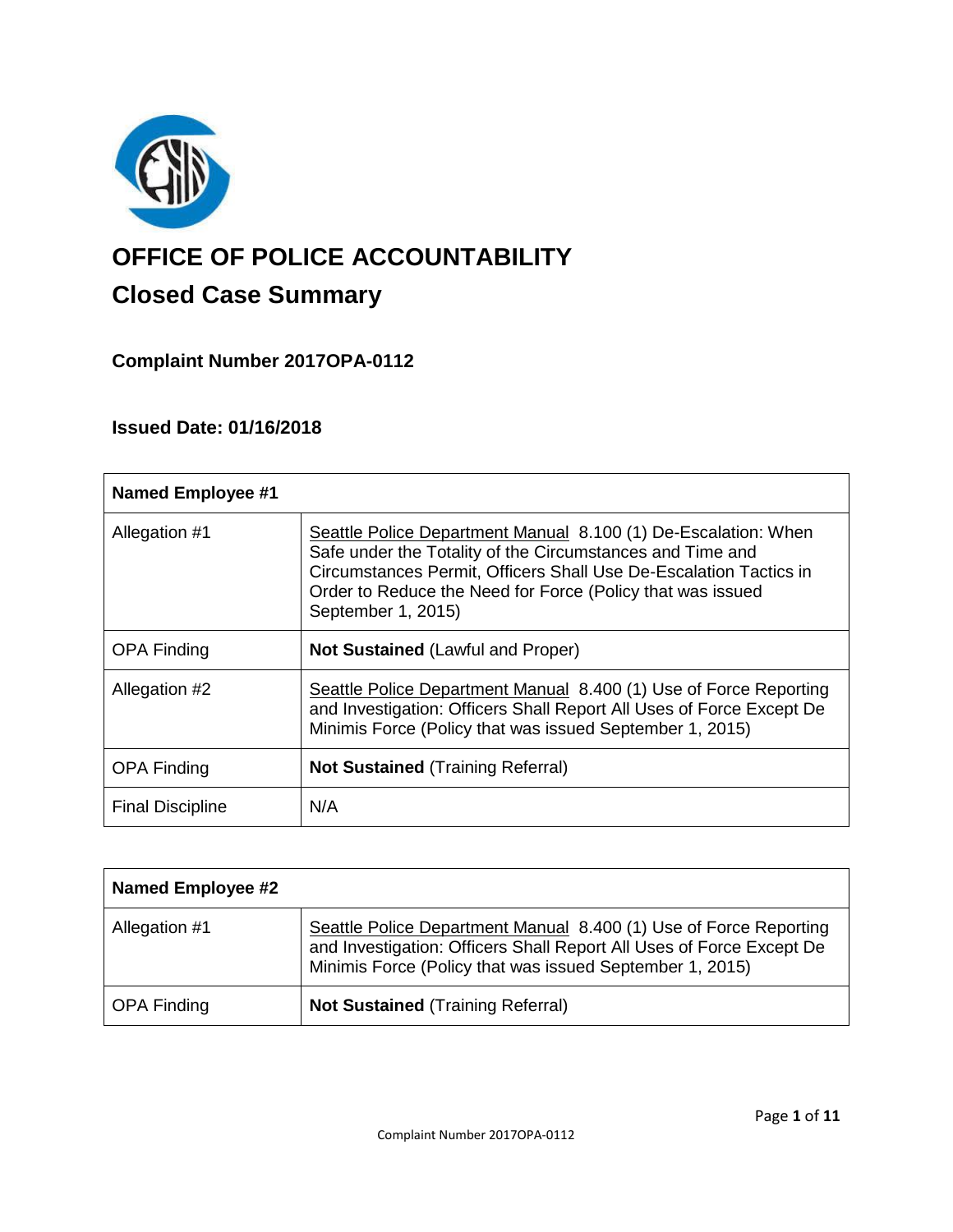| Allegation #2           | Seattle Police Department Manual 8.100 (1) De-Escalation: When<br>Safe under the Totality of the Circumstances and Time and<br>Circumstances Permit, Officers Shall Use De-Escalation Tactics in<br>Order to Reduce the Need for Force (Policy that was issued<br>September 1, 2015) |
|-------------------------|--------------------------------------------------------------------------------------------------------------------------------------------------------------------------------------------------------------------------------------------------------------------------------------|
| <b>OPA Finding</b>      | <b>Sustained</b>                                                                                                                                                                                                                                                                     |
| Allegation #3           | Seattle Police Department Manual 8.200 (1) Using Force: Use of<br>Force: When Authorized (Policy that was issued September 1, 2015)                                                                                                                                                  |
| <b>OPA Finding</b>      | <b>Sustained</b>                                                                                                                                                                                                                                                                     |
| Allegation #4           | Seattle Police Department Manual 5.100 (I)(4) Operations Bureau<br>Individual Responsibilities: Patrol Officers: Update MDT/CAD log to<br>include: (Policy that was issued July 20, 2010)                                                                                            |
| <b>OPA Finding</b>      | <b>Not Sustained</b> (Training Referral)                                                                                                                                                                                                                                             |
| <b>Final Discipline</b> | 1 Day Suspension                                                                                                                                                                                                                                                                     |

| <b>Named Employee #3</b> |                                                                                                                                                                                                                                                                                      |
|--------------------------|--------------------------------------------------------------------------------------------------------------------------------------------------------------------------------------------------------------------------------------------------------------------------------------|
| Allegation #1            | Seattle Police Department Manual 8.200 (1) Using Force: Use of<br>Force: When Authorized (Policy that was issued September 1, 2015)                                                                                                                                                  |
| <b>OPA Finding</b>       | <b>Not Sustained (Lawful and Proper)</b>                                                                                                                                                                                                                                             |
| Allegation #2            | Seattle Police Department Manual 8.100 (1) De-Escalation: When<br>Safe under the Totality of the Circumstances and Time and<br>Circumstances Permit, Officers Shall Use De-Escalation Tactics in<br>Order to Reduce the Need for Force (Policy that was issued<br>September 1, 2015) |
| <b>OPA Finding</b>       | <b>Not Sustained (Lawful and Proper)</b>                                                                                                                                                                                                                                             |
| Allegation #3            | Seattle Police Department Manual 8.400 (1) Use of Force Reporting<br>and Investigation: Officers Shall Report All Uses of Force Except De<br>Minimis Force (Policy that was issued September 1, 2015)                                                                                |
| <b>OPA Finding</b>       | <b>Not Sustained</b> (Lawful and Proper)                                                                                                                                                                                                                                             |
| <b>Final Discipline</b>  | N/A                                                                                                                                                                                                                                                                                  |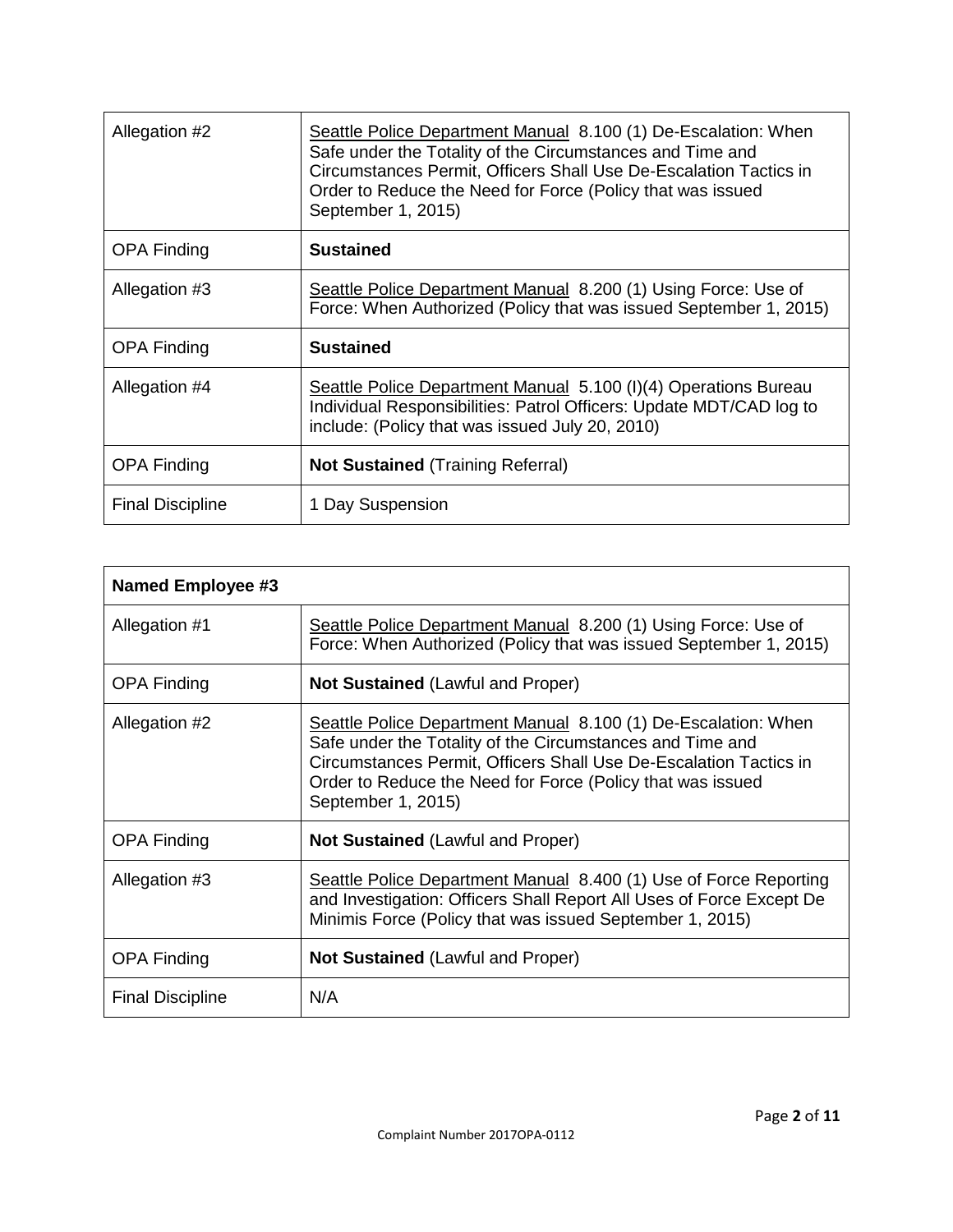| <b>Named Employee #4</b> |                                                                                                                                                                                                                                                                                      |
|--------------------------|--------------------------------------------------------------------------------------------------------------------------------------------------------------------------------------------------------------------------------------------------------------------------------------|
| Allegation #1            | Seattle Police Department Manual 8.400 (1) Use of Force Reporting<br>and Investigation: Officers Shall Report All Uses of Force Except De<br>Minimis Force (Policy that was issued September 1, 2015)                                                                                |
| <b>OPA Finding</b>       | <b>Not Sustained</b> (Lawful and Proper)                                                                                                                                                                                                                                             |
| Allegation #2            | Seattle Police Department Manual 8.100 (1) De-Escalation: When<br>Safe under the Totality of the Circumstances and Time and<br>Circumstances Permit, Officers Shall Use De-Escalation Tactics in<br>Order to Reduce the Need for Force (Policy that was issued<br>September 1, 2015) |
| <b>OPA Finding</b>       | <b>Not Sustained</b> (Lawful and Proper)                                                                                                                                                                                                                                             |
| Allegation #3            | Seattle Police Department Manual 8.200 (1) Using Force: Use of<br>Force: When Authorized (Policy that was issued September 1, 2015)                                                                                                                                                  |
| <b>OPA Finding</b>       | <b>Not Sustained (Lawful and Proper)</b>                                                                                                                                                                                                                                             |
| <b>Final Discipline</b>  | N/A                                                                                                                                                                                                                                                                                  |

#### **INCIDENT SYNOPSIS**

OPA received two complaints regarding a related incident that occurred while SPD Officers were responding to a protest on the University of Washington campus.

#### **COMPLAINT**

The initial complainant alleged that Named Employee #2 took a running start and shouldered a demonstrator during a protest at the University of Washington after the subject had already been restrained. During OPA intake it was discovered that Named Employee #2 was not logged onto the Computer Aided Dispatch (CAD) or Mobile Data Terminal (MDT) Systems.

The second complainant alleged that Named Employee #1, Named Employee #2, Named Employee #3, and Named Employee #4 all escalated a situation and used force on the demonstrator referenced above, and then used force on the secondary complainant when she tried to help the demonstrator up.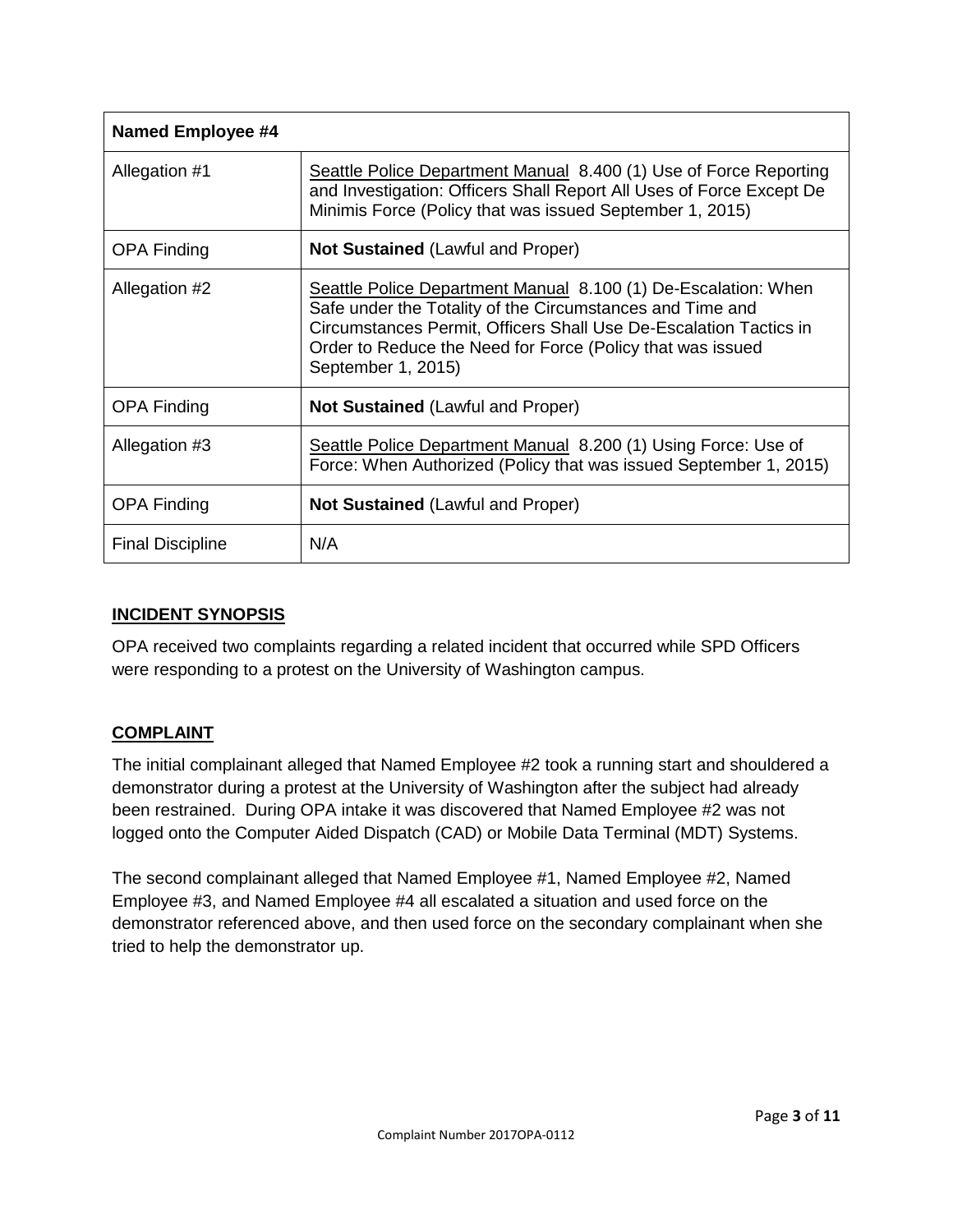#### **INVESTIGATION**

The OPA investigation included the following actions:

- 1. Review of the complaints
- 2. Review of private video and photos
- 3. Search for and review of all relevant records and other evidence
- 4. Interviews of SPD employees

#### **ANALYSIS AND CONCLUSION**

SPD officers were assigned to a demonstration that took place at the University of Washington.

The officers were acting as mutual aid to the University of Washington Police Department (UWPD). The SPD officers formed a line in front of the entrance to the administration building (Gerberding Hall), where the president of the university was situated. UWPD asked SPD to ensure that demonstrators not be permitted to enter the building. Named Employee #1 was the immediate supervisor of the officers staffing the line. Protestors moved up a short flight of stairs and up to the officers' line but, as a general matter, were not attempting to push through.

Named Employee #1 noticed that Named Employee #4 was engaged in conversation with a demonstrator, a male with long dark hair and wearing a dark sweatshirt (the subject), that had gotten behind the officers' line. Named Employee #4 was unsuccessfully trying to reason with the subject and to convince him to move in front of the officers' line; however, the subject was uncooperative. At that point, Named Employee #1 verbally engaged with this individual and explained that, for safety reasons, the subject could not be behind the officers' line and he needed to move in front of the line with the other demonstrators. According to Named Employee #1, the subject was not compliant and refused to move. After multiple attempts to convince the subject to move in front of the line and the subject's repeated refusals, Named Employee #1 put his hand on the subject's back (and may have held the subject's arm) to escort him to the front of the officers' line.

Manual Policy 8.100(1) states that "when safe under the totality of the circumstances and when time and circumstances permit, officers shall use de-escalation tactics in order to reduce the need for force." Named Employee #1's initial interaction with the subject was not captured by video; thus, the only evidence concerning whether Named Employee #1 complied with policy was his OPA interview. In his interview, Named Employee #1 explained that he attempted to reason with the subject and to convince the subject to walk to the front of the line on his own volition, but that the subject was unwilling to cooperate. At that point, and given the safety concerns articulated by Named Employee #1, no further de-escalation was feasible and the officers were justified in taking action to move the subject to another area.

As indicated above, Named Employee #1 used physical force to move the subject from behind to in front of the officers' line. While not captured by the video, Named Employee #1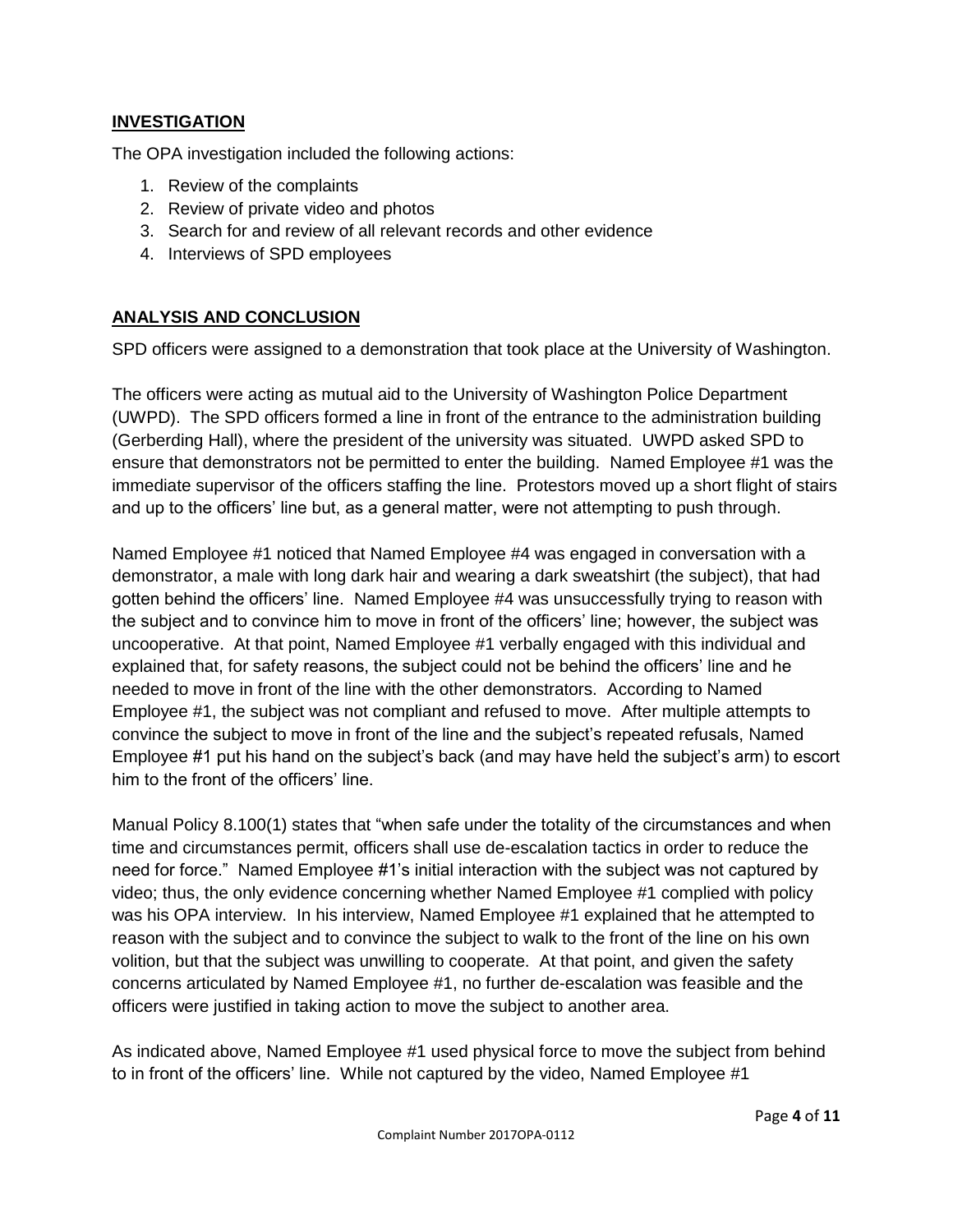represented in his OPA interview that the force used was de minimis. There was no evidence in the record contradicting this account.

Manual Policy 8.400-POL-1(1) instructs that "officers shall report all uses of force except de minimis force." As the force used by Named Employee #1 was de minimis, he was not required to document it in a use of force report.

While Named Employee #1 properly dealt with his force, as described more fully below, he failed to recognize that Named Employee #2's force was Type I force, if not arguably Type II force, which resulted in the force not being properly documented.

The OPA Director further noted that Named Employee #1 did not properly review or screen the force used by Named Employee #2 and Named Employee #3, as required by 8.400.

In the video provided by the second complainant, Named Employee #2 was observed running towards Named Employee #3 and the subject. Named Employee #2 then lowered his shoulder and struck the subject with substantial force as the subject was turning to face him. The subject was knocked forward and on to a stone walkway.

As a starting point, it was clear from the video that this strike was intentional, not inadvertent. Named Employee #2 did not trip and stumble into the subject, but purposefully struck him to knock him down to the ground. Named Employee #2 confirmed this in his OPA interview. (See NE#2 OPA Interview, at p. 9.) Moreover, it was also clear from the video that this force was not de minimis. It was at least Type I force, and the OPA Director found find that it was very possibly Type II force, as it could have easily caused significant physical injury to the subject. Accordingly, the force should have been documented in a use of force report.

However, for reasons predominantly outside of Named Employee #2's control, the force was not properly documented. Named Employee #2 reported the force to Named Employee #1, who did not personally witness the force. (NE#1 OPA Interview, at p. 9.) Based on what was conveyed to him by Named Employee #2 (he collided with the subject) and the fact that the subject got right off the ground and did not appear to have any injuries, Named Employee #1 was unsure whether the force was Type I or de miminis. (Id. at p. 14.)

Named Employee #1 then reported the force to a Lieutenant, the incident commander. (Id. at 14-16.) At his OPA interview, Named Employee #1 stated that he conveyed to the Lieutenant what Named Employee #2 had described to him. (Id.) Named Employee #2 further stated that the force that appeared on the video was what Named Employee #2 had reported using to him. The Lieutenant, however, had a different recollection of what was described. At his OPA interview, the Lieutenant stated that Named Employee #1 described the force as inadvertent and said that Named Employee #2 "slipped and collided with" the subject. (Grossman OPA Interview, at pp. 6-7.) After watching the video of the force, the Lieutenant maintained that the force appeared to be inadvertent, but ultimately opined that it was difficult to tell (the OPA Director noted that to the Lieutenant's credit, this was the first time he had seen the video). (Id.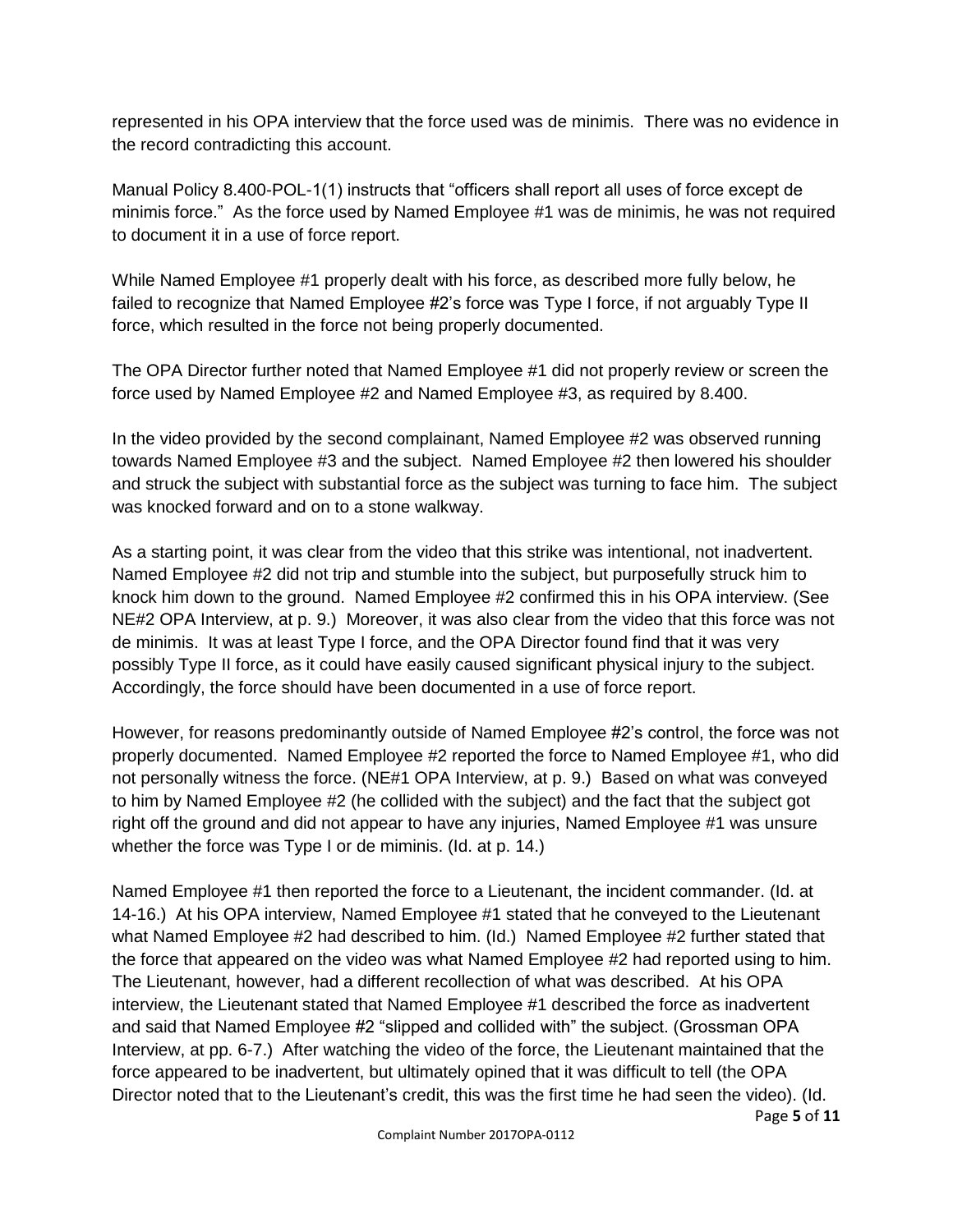at pp. 8-10.) He also maintained that the force viewed on the video was consistent with what had been described to him by Named Employee #1. (Id. at 10-11.) As the Lieutenant did not believe the force used rose to the level of Type I force, he did not order a use of force report to be completed and instead directed Named Employee #1 to document the force in the General Offense Report.

Based on Named Employee #2's account of his force to Named Employee #1 and Named Employee #1's version of what he conveyed to the Lieutenant, it was an error not to complete a use of force report. This error was confirmed by the nature of the force as it appeared on the video. To the extent the Lieutenant's version of the conversation with Named Employee #1 was accurate and due to the fact that he did not have an opportunity to watch the video at the scene, it would have been reasonable to not require use of force reports and to instead document the force in the General Offense Report. However, based on the inconsistencies between Named Employee #1's and the Lieutenant's versions of events, the OPA Director could not reach a conclusive determination of what was known and discussed by each at that time.

Regardless, Named Employee #2 screened the force with his Sergeant, his Sergeant conferred with the incident commander, and Named Employee #2 was instructed that it was not necessary to generate a use of force report. While based on the force he, himself, used, he should have known that a use of force report was required, the OPA Director could not find that Named Employee #2 violated policy.

As explained below, Named Employee #2 claimed that he used force in order to ensure that the situation facing the officers did not further escalate. However, his force ultimately served as the catalyst for a substantial escalation of the incident. Instead of diffusing the situation he made it more volatile. Instead of slowing down and stabilizing the situation, he sped it up and made it more unstable. And instead of applying de-escalation tactics to reduce the need for force, he began a chain reaction of events that caused his fellow SPD and UWPD officers go hands on with civilians, which would have otherwise been unnecessary.

Manual Policy 8.200 requires that force used by officers be reasonable, necessary and proportional. Whether force is reasonable depends "on the totality of the circumstances" known to the officers at the time of the force and must be balanced against "the rights of the subject, in light of the circumstances surrounding the event." The policy lists a number of factors that should be weighed when evaluating reasonableness. Force is necessary where "no reasonably effective alternative appears to exist, and only then to the degree which is reasonable to effect a lawful purpose." Lastly, the force used must be proportional to the threat posed to the officer.

For the reasons stated below, the OPA Director found that the force used by Named Employee #2 fell outside of policy.

In his rationale for why he used the force at issue, Named Employee #2 stated that he observed a demonstrator pushing another officer and trying to break through the line. He believed that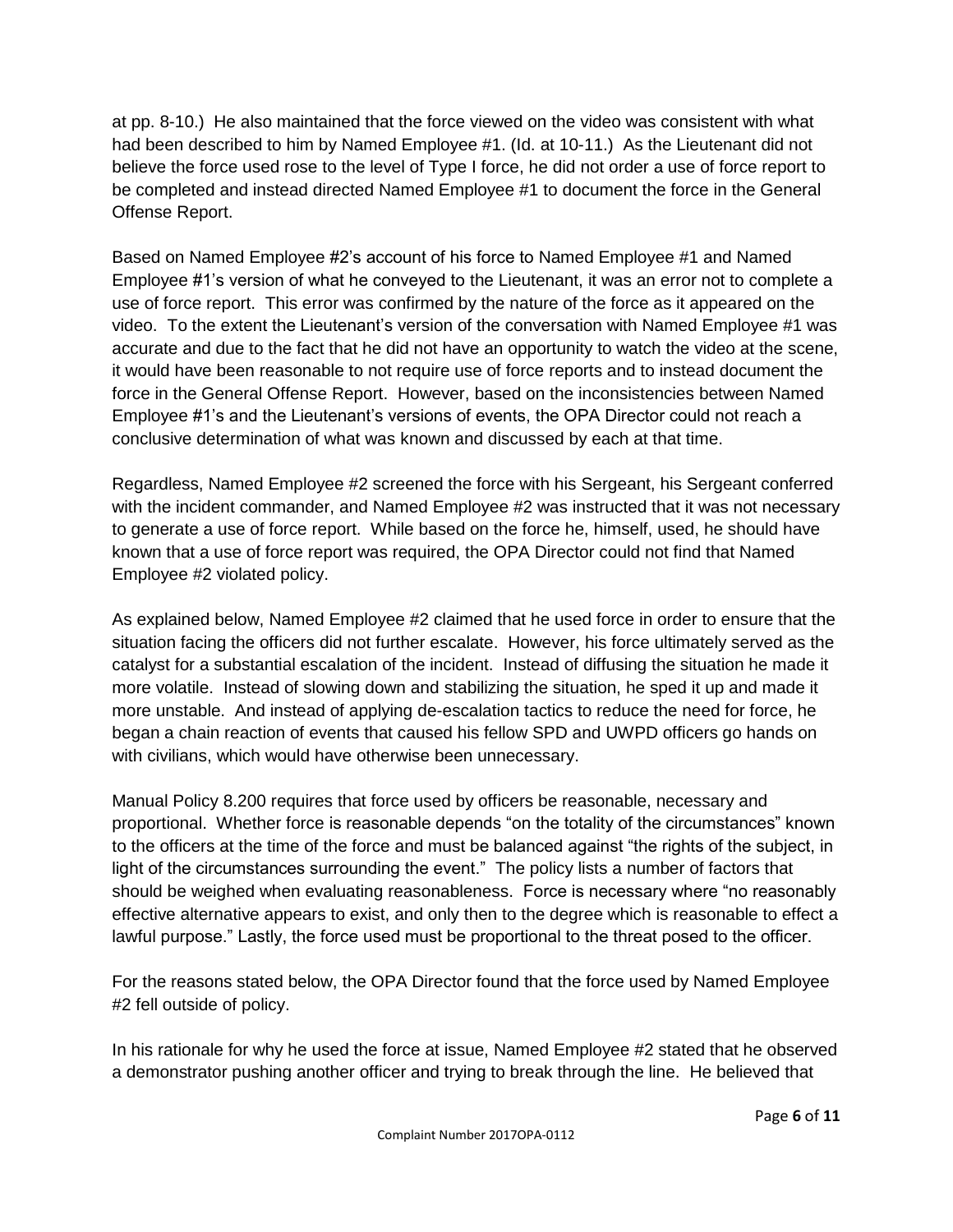the situation could escalate into one where multiple demonstrators began to attack officers. From a review of the video, Named Employee #3 was seen pushing the subject back once, the subject reengaged, and Named Employee #3 pushed him back again. The situation appeared to be calming down when Named Employee #2 ran into the scene and forcibly knocked the subject to the ground. At that point, the situation escalated exponentially. Other demonstrators in the crowd began yelling, gesturing, and pushing towards the officers. Other skirmishes between officers and civilians broke out, and, as an overall matter, the scene was less secure after the force than before. Practically, the force used by Named Employee #2 created the exact situation he wanted to avoid. While Named Employee #2 may have believed the force was reasonable, that belief was misplaced.

Even if the force was arguably reasonable, based on Named Employee #2's subjective belief, it was neither necessary nor proportional, which rendered it outside of policy.

First, with regard to whether the force was necessary, the OPA Director found that at the time the force was used, the situation had just begun to calm down; that there were a number of SPD and UWPD officers in the immediate vicinity that were exercising control over the situation and who outnumbered the subject and any other immediate threats; and the Director concluded that there were a number of alternative possibilities that existed to Named Employee #2 other than the force he used.

Second, with regard to the proportionality of the force, the OPA Director found that the threat to Named Employee #3 was minimal at the time the force was used. At most, he was being verbally accosted by the subject. Even though Named Employee #3 pushed him three times, from a review of the video, the subject never struck or attempted to strike Named Employee #3. Based on this, Named Employee #2's near-full speed body check of the subject was not proportional to the threat the subject posed.

Manual Policy 5.100 mandates patrol officers to update the MDT/CAD log to include, among other activities, "times in and out of service." On the date in question, Named Employee #2, a patrol officer, failed to log into CAD at any point.

All named officers indicated that the normal protocol is to fax/send a long sheet to Radio for logging purposes, but none of them were aware if that occurred that day. Named Employee #2 indicated that he that he had a delayed start at work and drove his car to the protest along with his bicycle attached. He was under the assumption that a log sheet was used.

Named Employee #3 used force on the subject three times that were caught on video. The first occurred when Named Employee #3 pushed the subject back from the line with two hands. This was the most significant of his uses of force; as a result, the subject stumbled backwards but did not fall down to the ground. The subject then reengaged with Named Employee #3 and Named Employee #3 pushed him in the upper chest area with one hand. When the subject again moved towards him, Named Employee #3 pushed him back a third time, also in the upper chest area.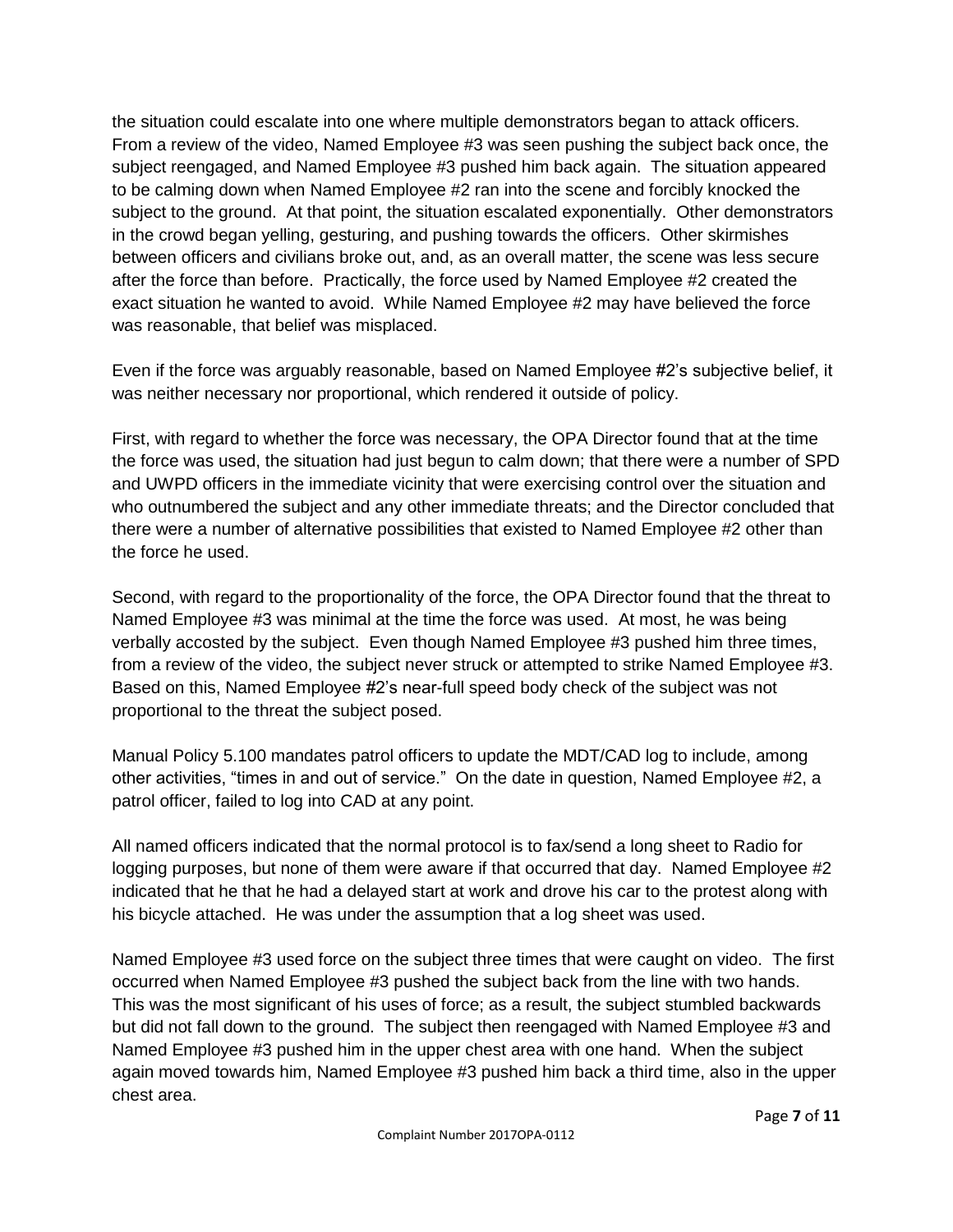At the outset, the officers were justified in attempting to move the subject from behind to in front of their line. When the subject refused to cooperate, the officers were further justified in using physical force to compel him to do so. When the subject then tried to push his way back behind the line and through officers, the officers were permitted to physically push him away.

For these reasons, the OPA Director found that the force used by Named Employee #3 was reasonable, necessary and proportional.

Named Employee #3 began interacting with the subject after attempts at de-escalation by Named Employee #1 and Named Employee #4 had failed. At that point, the primary goal of the officers was to remove the subject from behind their line. As the subject was purposefully not cooperating, no further de-escalation was required at that point.

While the force used by Named Employee #3 certainly angered the subject and while it would have been optimal to use no force at all, it did not appear to overly escalate the situation. In fact, prior to Named Employee #2 striking the subject and knocking him to the ground, the conflict between the officers and the subject appeared to be dissipating.

Based on the video and on Named Employee #1's and Named Employee #4's OPA interviews, the OPA Director found that further de-escalation by Named Employee #3 would not have been feasible. Accordingly, he found Named Employee #3's actions in this regard to have been consistent with policy.

After using force against the subject, Named Employee #3 properly screened that force with Named Employee #1. Notably, Named Employee #3 was careful to flag for Named Employee #1 the fact that, during one of the latter pushes, Named Employee #3's hand contacted the subject's collarbone area. Together, with Named Employee #1, he further correctly identified his force as de minimis. Accordingly, Named Employee #3 was not required to document this force in a use of force report.

Based on a review of the video, the force used by Named Employee #4, which included positioning herself and using her hands to block demonstrators from reaching other officers and from pulling the subject away, was de miminis.

As the OPA Director found that Named Employee #4 used only de minimis force, consistent with 8.400, she was not required to document that force in a use of force report.

Prior to any force being used, Named Employee #4 interacted with the subject to get him to move from behind the officers' line. Despite her best efforts and despite speaking calmly and politely, Named Employee #4 was unable to convince the subject to move in front of the officers' line. Accordingly, even though Named Employee #4 tried to de-escalate the situation through verbal engagement in an attempt to eliminate the need for force, the subject was uncooperative and she was ultimately unsuccessful.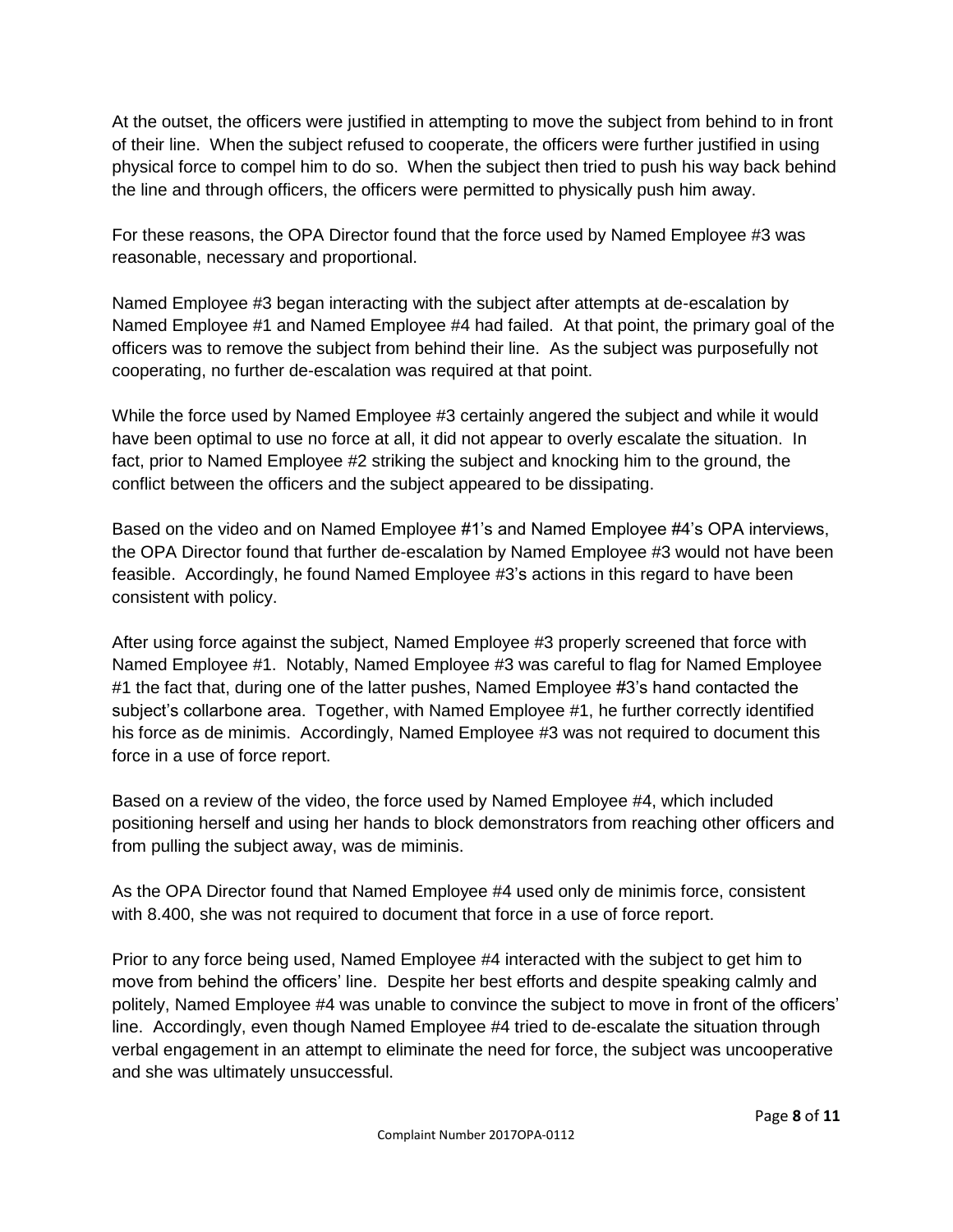While Named Employee #4's initial interaction with the subject and her attempts to de-escalate the situation were not captured on video, there was no evidence in the record contradicting her account.

Manual Policy 8.200 requires that force used by officers be reasonable, necessary and proportional. Whether force is reasonable depends "on the totality of the circumstances" known to the officers at the time of the force and must be balanced against "the rights of the subject, in light of the circumstances surrounding the event." The policy lists a number of factors that should be weighed when evaluating reasonableness. Force is necessary where "no reasonably effective alternative appears to exist, and only then to the degree which is reasonable to effect a lawful purpose." Lastly, the force used must be proportional to the threat posed to the officer.

Here, based in part on the conduct of another officer, Named Employee #4 was in a situation where a number of angry demonstrators were converging on her. At that point, she and other officers were potentially at risk at harm. Moreover, one demonstrator (the second complainant) was attempting to pull the subject away from the police. As such, it was reasonable for Named Employee #4 to position her body and use her hands to push the demonstrators back. It was also necessary as there was no other reasonable alternative to using force at that time. Lastly, the force was proportional: Named Employee #4 pushed and blocked individuals; she did not hit, kick, or otherwise strike any demonstrator.

#### **FINDINGS**

#### **Named Employee #1**

#### Allegation #1

A preponderance of the evidence showed that no further de-escalation was feasible and the officers were justified in taking action to move the subject to another area. Therefore a finding of **Not Sustained** (Lawful and Proper) was issued for *De-Escalation: When Safe under the Totality of the Circumstances and Time and Circumstances Permit, Officers Shall Use De-Escalation Tactics in Order to Reduce the Need for Force.*

#### Allegation #2

The evidence showed that the Named Employee would benefit from additional training. Therefore a finding of **Not Sustained** (Training Referral) was issued for *Use of Force Reporting and Investigation: Officers Shall Report All Uses of Force Except De Minimis Force.*

**Recommended Training:** The OPA Director recommends that Named Employee #2 receive training on SPD's use of force policy generally, and, specifically, on the classifications of force and when force must be documented in a use of force report. The Director further recommends that Named Employee #1 receive additional training concerning the requirement to review, screen in-person, and photograph Type I and Type II uses of force.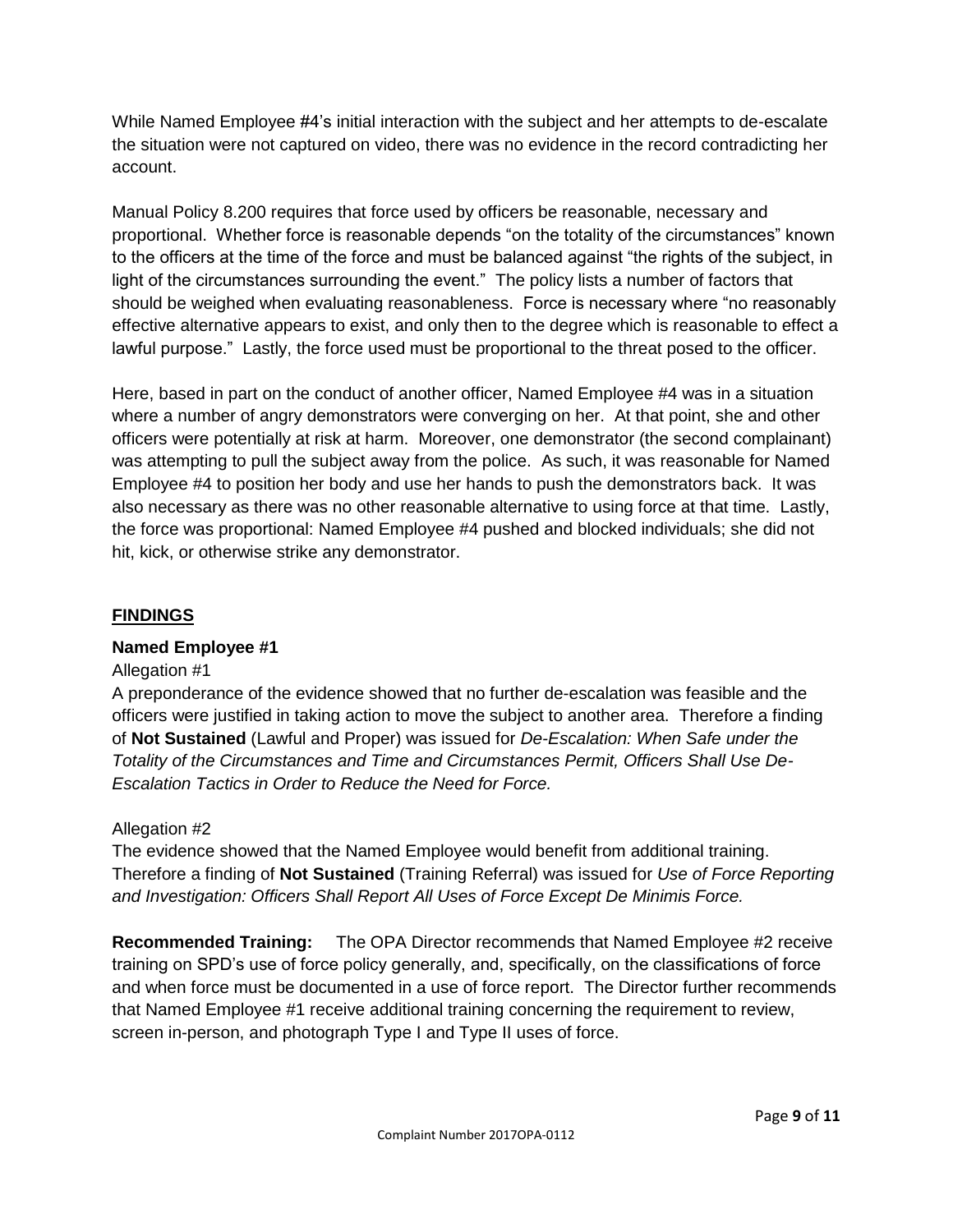#### **Named Employee #2**

#### Allegation #1

The evidence showed that the Named Employee would benefit from additional training. Therefore a finding of **Not Sustained** (Training Referral) was issued for *Use of Force Reporting and Investigation: Officers Shall Report All Uses of Force Except De Minimis Force.*

**Recommended Training:** The OPA Director recommends that Named Employee #2 receive training on SPD's use of force policy generally, and, specifically, on the classifications of force and when force must be documented in a use of force report.

#### Allegation #2

A preponderance of the evidence showed that Named Employee #2's actions were inconsistent with policy. Therefore a **Sustained** finding was issued for *De-Escalation: When Safe under the Totality of the Circumstances and Time and Circumstances Permit, Officers Shall Use De-Escalation Tactics in Order to Reduce the Need for Force.*

#### Allegation #3

A preponderance of the evidence showed that the force used by Named Employee #2 fell outside of policy. Therefore a **Sustained** finding was issued for *Using Force: Use of Force: When Authorized.*

#### Allegation #4

The evidence showed that the Named Employee would benefit from additional training. Therefore a finding of **Not Sustained** (Training Referral) was issued for *Operations Bureau Individual Responsibilities: Patrol Officers: Update MDT/CAD log to include:*

**Recommended Training:** The OPA Director recommends that Named Employee #2 receive training on the policy requirement for officers to take responsibility to ensure they are appropriate logged on to MDT/CAD, and if there is a special protocol for an event, to check in with a supervisor to ensure proper compliance with policy.

#### **Discipline Imposed:** 1 Day Suspension

#### **Named Employee #3**

Allegation #1

A preponderance of the evidence showed that the force used by Named Employee #3 was reasonable, necessary and proportional. Therefore a finding of **Not Sustained** (Lawful and Proper) was issued for *Using Force: Use of Force: When Authorized.*

#### Allegation #2

A preponderance of the evidence showed that further de-escalation by Named Employee #3 would not have been feasible. Therefore a finding of **Not Sustained** (Lawful and Proper) was issued for *De-Escalation: When Safe under the Totality of the Circumstances and Time and*